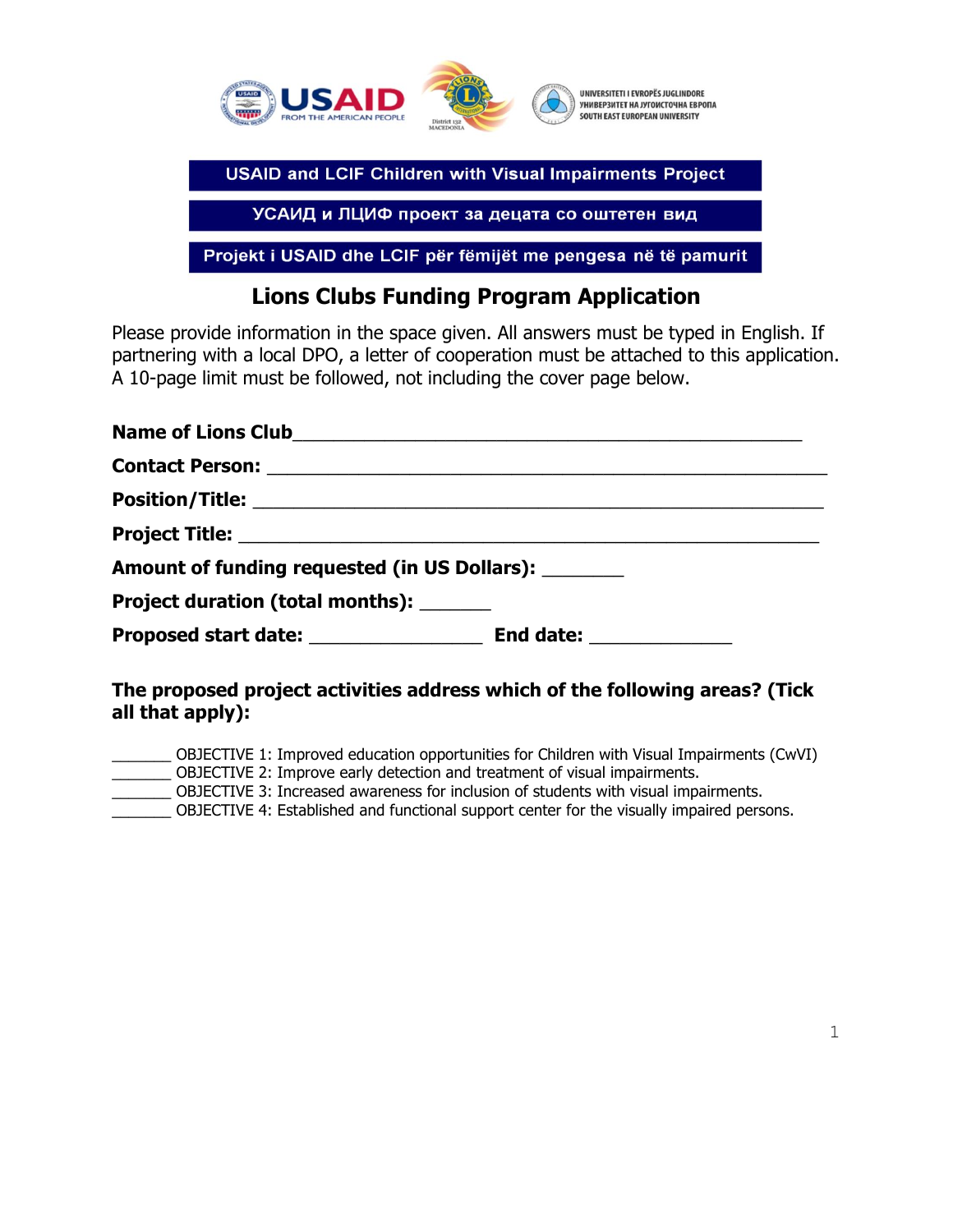

УСАИД и ЛЦИФ проект за децата со оштетен вид

Projekt i USAID dhe LCIF për fëmijët me pengesa në të pamurit

**1. Please provide a summary of the proposed project. This must include the overall project goal, objectives, activities to achieve each objective, expected outputs and outcomes of each objective, location and expected number of beneficiaries.** (Please limit your response to 4 pages)

**2. Please list the main activities with target dates for completion for the duration of the proposed project. Please provide information using the table below. Beneath the table please provide details of the implementation of each activity.** (Please limit your response to 1 pages)

| Activity    | Jul | Aug | Sep | Oct | Nov | <b>Dec</b> | Jan | Feb | Mar |
|-------------|-----|-----|-----|-----|-----|------------|-----|-----|-----|
| . .         |     |     |     |     |     |            |     |     |     |
| <u>. . </u> |     |     |     |     |     |            |     |     |     |
| J.          |     |     |     |     |     |            |     |     |     |
| т.          |     |     |     |     |     |            |     |     |     |

Details:

1.

2.

3.

4.

**3. Please justify the need for this project. Justification should include how this project responds to a pressing need in the proposed community that has yet to be adequately addressed; and/or demonstrates a clear linkage with the CwVI Project.** (Please limit your response to 1 page)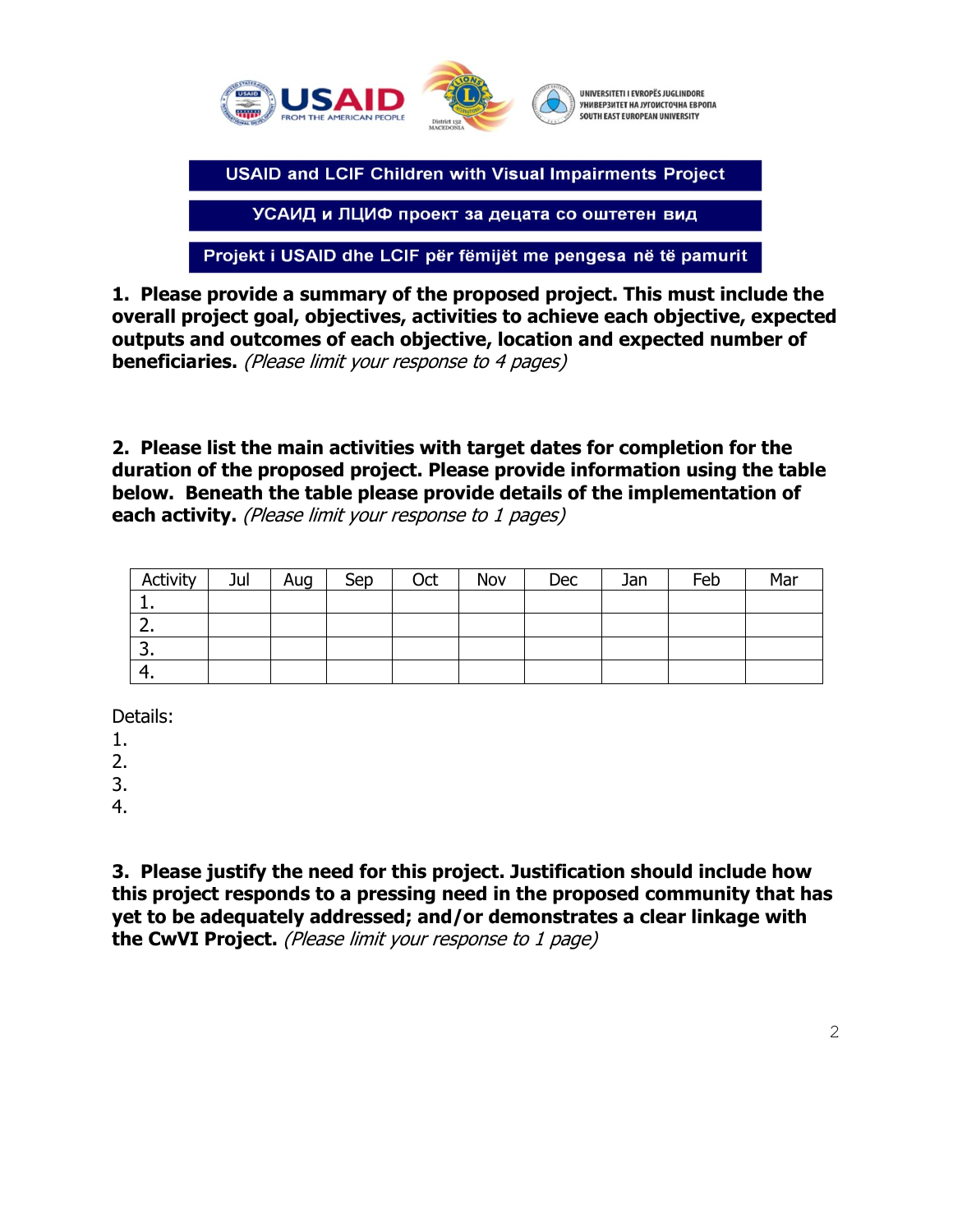

УСАИД и ЛЦИФ проект за децата со оштетен вид

Projekt i USAID dhe LCIF për fëmijët me pengesa në të pamurit

**4. Does your club plan to collaborate with other organizations, government agencies, etc. in achieving this project's objectives? If so, please explain how. If partnering with a local DPO, a letter of cooperation from that local DPO must be attached to this application.** (Please limit your response to 1 page)

## **5. Please provide a detailed budget using the table below. Below this table, and as notes to the budget, provide a detailed description of each line item.**

(Please limit your response to 2 pages; annex acceptable)

| <b>Description</b>                                               | <b>Budget</b><br>(USD) |
|------------------------------------------------------------------|------------------------|
| 1. Travel and Per diem                                           |                        |
| 1a.                                                              |                        |
| $1b$ .                                                           |                        |
| 2. Equipment and supplies                                        |                        |
| 2a.                                                              |                        |
| 2b.                                                              |                        |
| 3. Program Activities                                            |                        |
| 3a.                                                              |                        |
| 3b.                                                              |                        |
| 4. Other Direct Costs (e.g. rent, utilities, communication etc.) |                        |
| 4a.                                                              |                        |
| 4b.                                                              |                        |
| <b>Total</b>                                                     |                        |

## **Notes to the budget:**

1a. description 1b. description 2a. description 2b. description etc.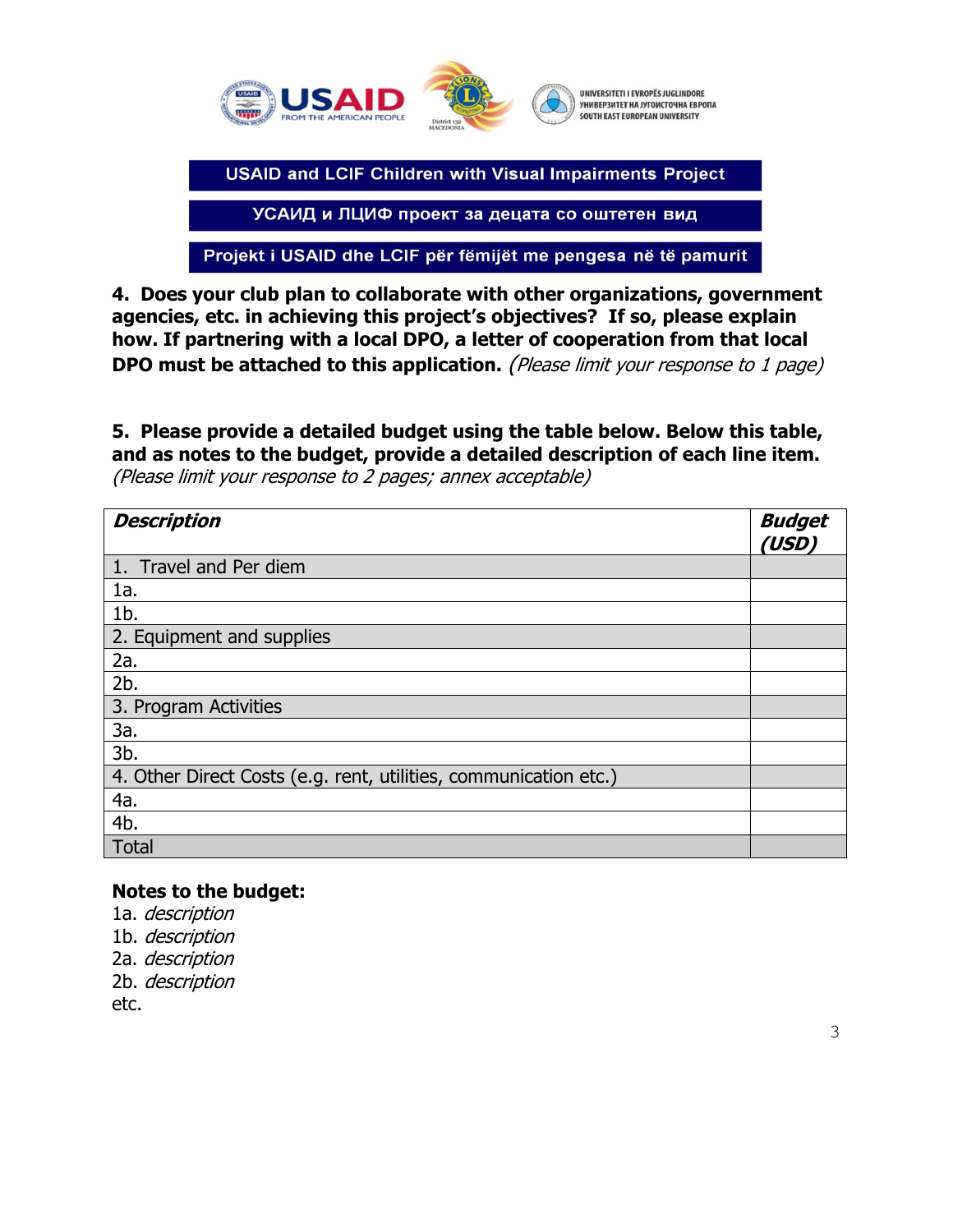

УСАИД и ЛЦИФ проект за децата со оштетен вид

Projekt i USAID dhe LCIF për fëmijët me pengesa në të pamurit

**6. Please describe the monitoring and evaluation plan for the project, including expected outputs/outcomes, indicators and targets for each of the project objectives. A suggested format is provided below.** (Please limit your response to 1 page)

| <b>Output/Outcome</b>                                | <b>Indicators</b>                                                                                         | <b>Targets</b>                            | <b>Frequency</b>                                       |  |  |  |  |  |  |
|------------------------------------------------------|-----------------------------------------------------------------------------------------------------------|-------------------------------------------|--------------------------------------------------------|--|--|--|--|--|--|
| <b>Objective 1:</b> Restate project objective 1      |                                                                                                           |                                           |                                                        |  |  |  |  |  |  |
| 1st expected output<br>or outcome for<br>objective 1 | list the indicator(s)<br>that will be used to<br>measure success<br>against the stated<br>output/outcome. | list the target(s) for<br>each indicator. | state how often<br>each indicator will<br>be measured. |  |  |  |  |  |  |
| 2nd expected<br>output or outcome<br>for objective 1 |                                                                                                           |                                           |                                                        |  |  |  |  |  |  |
| <b>Objective 2:</b>                                  |                                                                                                           |                                           |                                                        |  |  |  |  |  |  |
|                                                      |                                                                                                           |                                           |                                                        |  |  |  |  |  |  |
|                                                      |                                                                                                           |                                           |                                                        |  |  |  |  |  |  |
| <b>Objective 3:</b>                                  |                                                                                                           |                                           |                                                        |  |  |  |  |  |  |
|                                                      |                                                                                                           |                                           |                                                        |  |  |  |  |  |  |
|                                                      |                                                                                                           |                                           |                                                        |  |  |  |  |  |  |